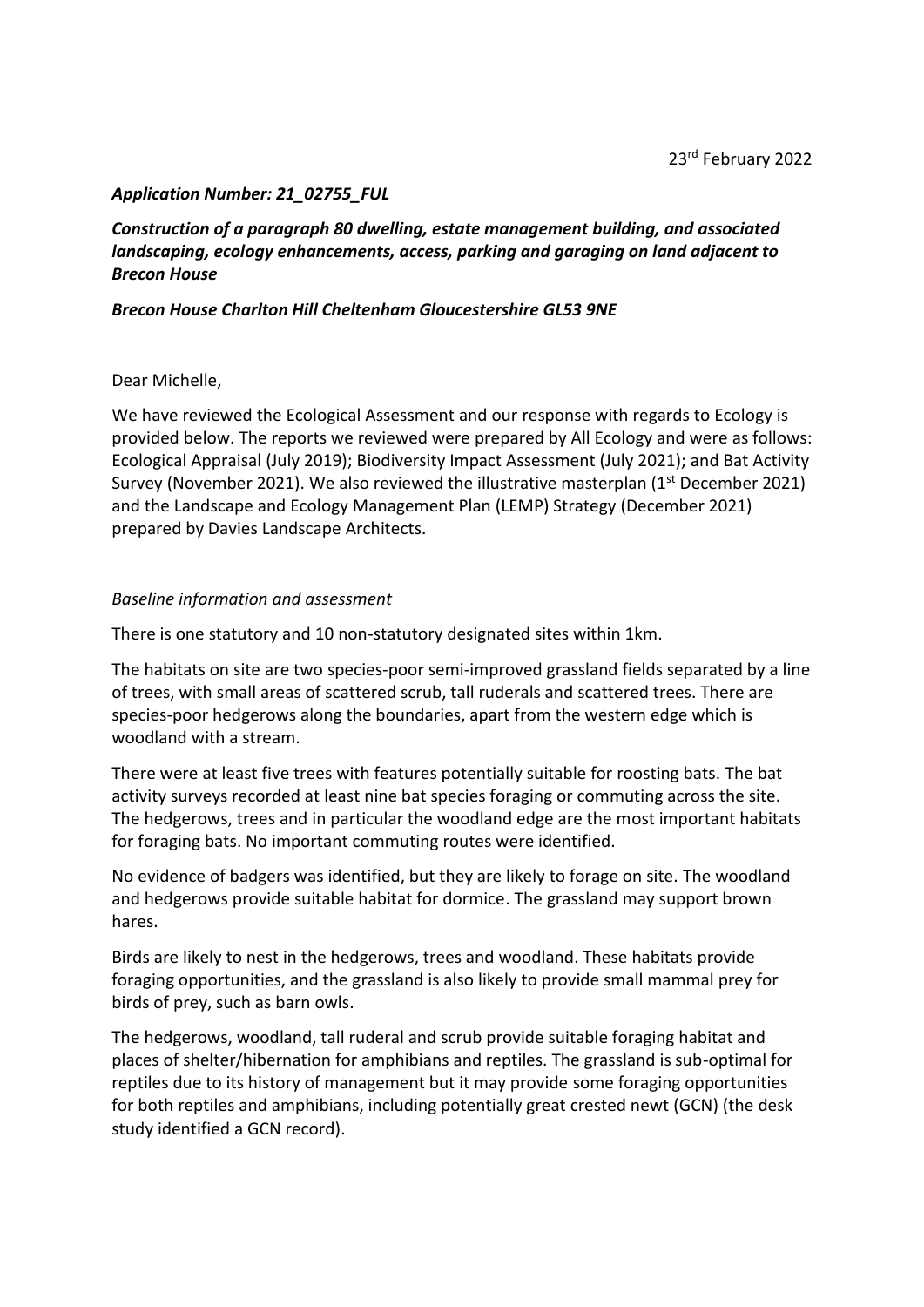There are five ponds within 500m of the site. Since there is potential for GCN to be present in terrestrial habitat on site, we would expect further assessment of nearby ponds in case any are breeding sites. Due to the small scale of the proposed development and the fact that the habitat in the footprint of the development is not particularly favourable, we consider that a search area of 250m from the site is sufficient. Habitat Suitability Index (HSI) assessments and further surveys of these ponds should be undertaken as necessary.

The site will support an assemblage of common invertebrates.

# *Impacts, mitigation and enhancements*

We agree that there would be no impacts on any designated sites. In their response of  $1<sup>st</sup>$ February 2022, Natural England state that impacts on Cotswold Beechwoods Special Area of Conservation (SAC) (located approximately 6km away) may need to be checked via a Habitats Regulations Assessment (HRA) Appropriate Assessment. We consider this to be unnecessary since the development is of a single dwelling so additional recreational disturbance on the SAC would be negligible.

A small area of the species-poor grassland would be lost to the new dwelling. All other habitats would be retained. It is important that pollution control measures and drainage systems are put in place to ensure no pollution or alterations to the hydrology of the stream both during construction and operation.

A suite of habitat creation and enhancement measures are proposed in the All Ecology reports and shown in the illustrative masterplan (Davies Landscape Architects). These include new woodland, hedgerow, shrub and tree planting, new ponds and swales, management to enhance retained habitats in particular the grassland and woodland, and enhancement works on the stream and streamside habitats. These measures would not only compensate the habitat losses but would significantly improve the site for ecology. This is demonstrated in the All Ecology Biodiversity Impact Assessment, which indicates Biodiversity Net Gain (BNG) of 70% for habitats, 79% for hedgerows and 29% for the stream.

We welcome the proposals for ecological enhancement of the site but would ask that the applicant and their ecologists consider less woodland planting in favour of more grassland. The site has considerable potential for species-rich calcareous grassland if managed correctly over the long term. Instead of the proposed surrounding woodland planting, these areas could be left as unmanaged, tussocky grassland with scattered tall ruderal and scrub, to provide habitat for amphibians and reptiles, and also small mammals, thus providing good foraging for barn owls and other birds of prey. The combination of species-rich calcareous grassland surrounded by rough tussocky grassland would be of considerable benefit.

In terms of protected/notable species, all of the trees with potential for roosting bats would be retained. We welcome the proposals for bat boxes on the buildings and trees. It is unclear whether the All Ecology recommendation for integral bat roosting spaces have been included in the building designs, but these would also be of value.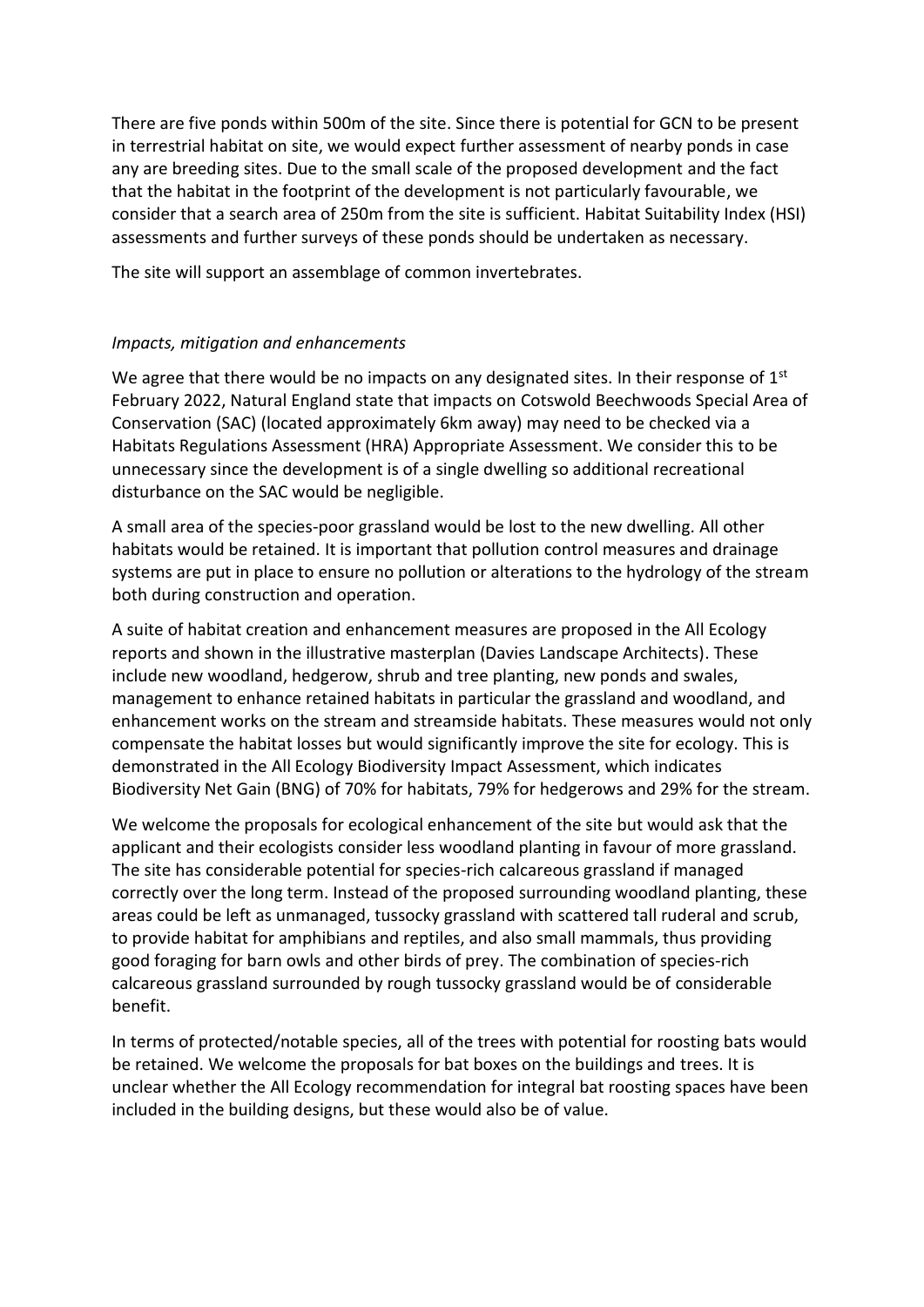There is potential to impact on foraging/commuting bats due to the construction and operational phase lighting schemes. The proposals for lighting that minimises light spill are important and should be implemented.

The loss of grassland may affect reptiles and amphibians if present (including potentially GCN). Precautionary mitigation measures and specific enhancement measures for reptiles and amphibians are required. These may need to be adapted depending on the results of further assessment of GCN.

There would be minimal to no impacts on any other species. The precautionary mitigation given for badgers and other species during construction is appropriate. We welcome the proposals for bird boxes, including owl boxes, and other wildlife features.

## **Requirements prior to determination:**

- 1. Due to the nearby GCN record and the number of ponds in close proximity to the proposed development site, assessment is required to provide further information as to the likelihood of GCN being present on site and subsequent mitigation. Therefore, HSI assessments of ponds within 250m of the site that are not beyond major dispersal barriers should be undertaken. Should the HSI assessment find any of the ponds within 250m of the site to be suitable for GCN, it will be necessary for the applicant's ecologist to undertake presence/absence surveys for GCN. If GCN are subsequently detected, a GCN Mitigation Method Statement would need to be prepared as part of a Natural England European Protected Species (EPS) Mitigation Licence application. This Method Statement should be submitted to the Local Planning Authority (LPA) for review prior to determination.
- 2. An alternative to the above is for the applicant to apply to NatureSpace for a District GCN Licence. The LPA would require receipt of the District Licence certificate from NatureSpace prior to determination.

#### **Requirements prior to commencement/conditions to be attached to planning application:**

- 1. The mitigation measures that apply to the site clearance and construction phase of the development should be included in a Construction Environmental Management Plan (CEMP), with detailed Method Statements. This should include precautionary mitigation measures for amphibians and reptiles, in the form of Reasonable Avoidance Measures (RAMs). It should also include the measures detailed in the GCN Mitigation Method Statement, if this is required. The CEMP should be submitted and approved by the LPA.
- 2. All other mitigation and enhancement measures should be expanded on in a finalised version of the LEMP, including long-term management and monitoring activities (covering a period of 30 years, as proposed). This should include plans showing locations and extent of all habitats and wildlife features, and a timetable of activities. A Responsible Person / organisation needs to be stated and the method by which the protection of retained, enhanced and created habitats will be secured. The extent and